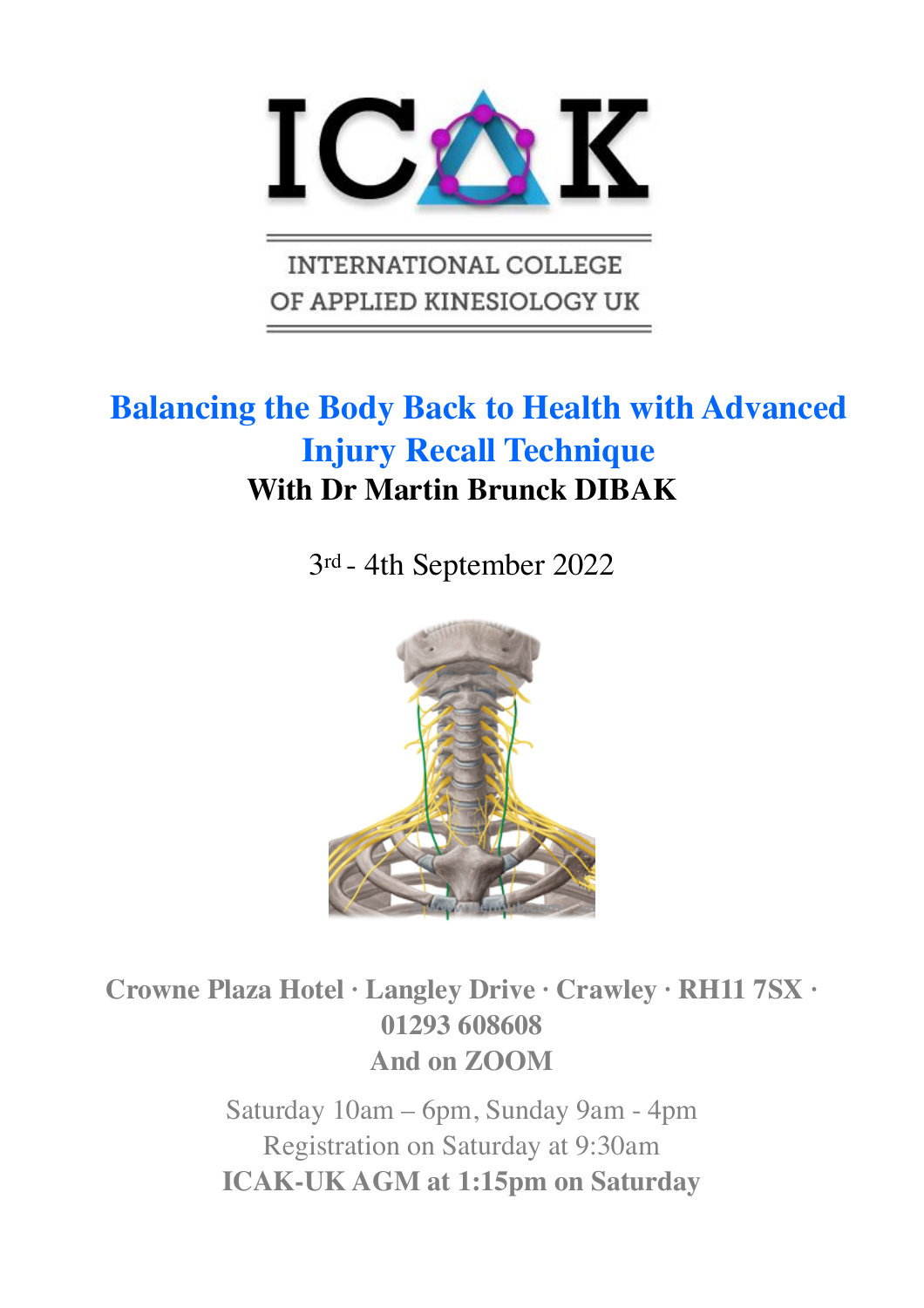# SEMINAR OUTLINE

This seminar will focus on Extended strategies of Advanced Injury Recall Technique (eIRT) for treatment of Trauma-Related Autonomic Nervous System Dysfunction.

The work of Stephen Porges and Bessel van der Kolk has greatly expanded our understanding of neurological trauma and its downstream processing in recent years. This has highlighted the activity of the vagal system as a storage means for trauma experiences, and the advanced IRT protocol has now been further extended to include vagal nerve involvement in trauma sequelae.

In this seminar, Dr. Martin Brunck, who together with Dr. Dieter Becker has been working on and developing the advanced levels of eIRT for 20 years, will give an insight into the treatment of vagus and cranial nerve components of injury patterns using eIRT. We will cover tests to assess for dysfunction in the vagus system and cranial nerves associated with trauma, and will provide a thorough system for diagnosis and treatment. This will enable us to attain a level of success with our patients that we could not achieve before.

Some examples of clinical syndromes in underlying cranial nerve dysfunctions include:

- o Headache and migraine
- o Recurrent psycho-emotional symptoms
- o Cervical spine, shoulder, and arm syndromes
- o CMD and swallowing disorders
- o Abdominal syndromes
- o Organ dysfunctions

The Programme will include:

- o The current trauma concept of extended IRT
- o AK tests to differentially diagnose "Injury" and "Trauma".
- o Simple and quick AK tests for the diagnosis of cranial nerve dysfunctions, and in particular vagal involvement
- o Practical sessions covering the treatment procedures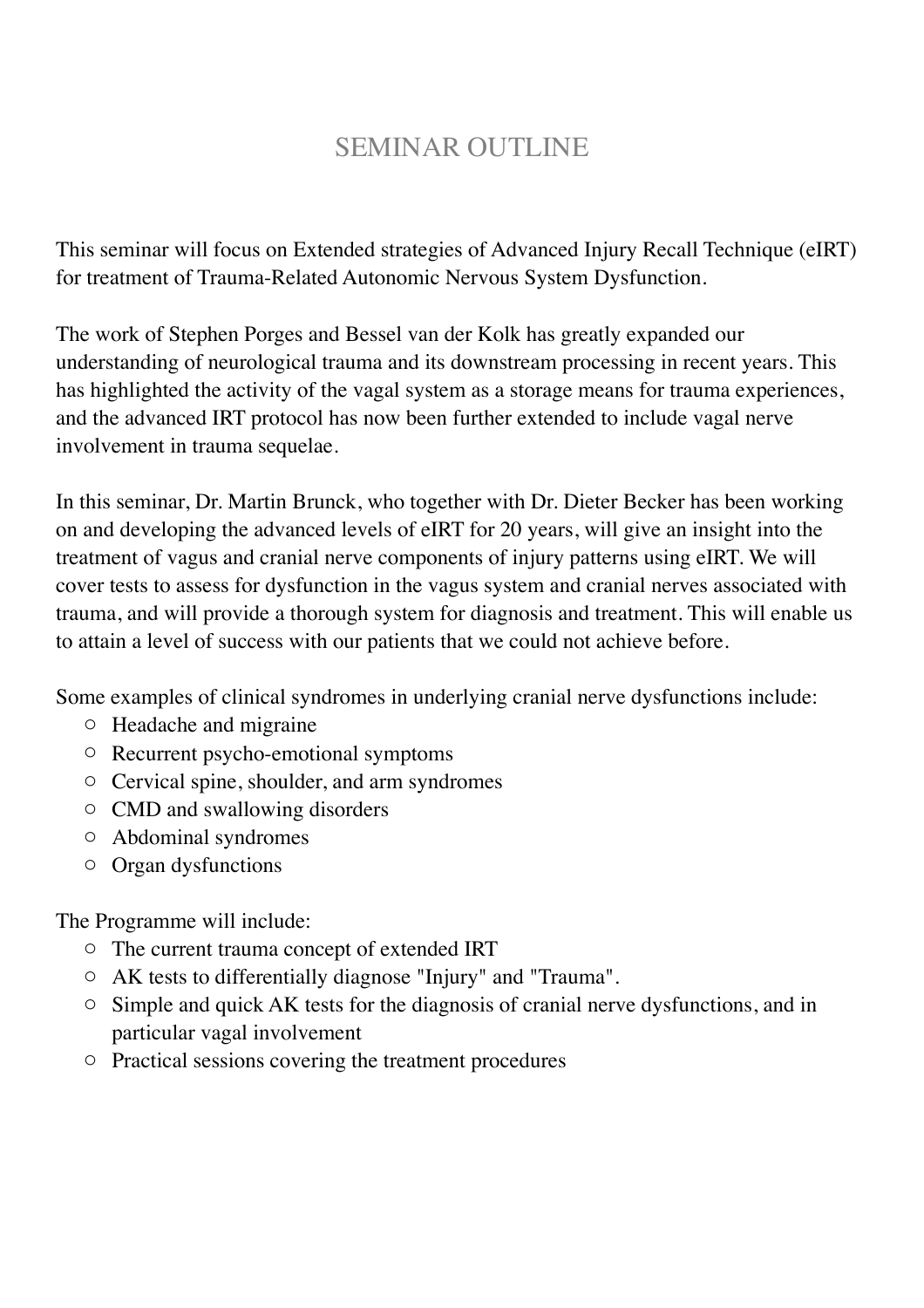# **Guest Speaker ~ Dr Martin Brunck**

We are pleased to welcome Dr Martin Brunck back to London for his fourth time teaching for ICAK UK. Since 2011 he and his colleague Dr Dieter Becker have developed innovative and highly effective methods of treating retained injury patterns, including their structural, nutritional and emotional sequelae.

Dr Brunck practices in Hanover in association with AK-trained Dentists and physicians. He has been a member of the board of certified teachers of the ICAK since 2001 and teaches AK seminars in Germany and Europe.

- o Martin Brunck, Medical Doctor
- o Specialist in Internal Medicine
- o Chiro-therapy, Rescue Medicine
- o Osteopathic Physician (D.O. DAAO)
- o Certified by the "European Register of Osteopathic Physicians" (EROP)
- o Diplomate in Applied Kinesiology (DIBAK)
- o Member of the Board of Certified Teachers ICAK
- o Member of the Board of DÄGAK (German Chapter of the ICAK)



## **The Venue**

The course will be held at the Crowne Plaza Hotel, Crawley, near Gatwick Airport.

We have negotiated a discounted deal on B&B at the hotel for the delegate rate of £109. Please contact the hotel directly with code ICK. This rate is available on the Friday and Saturday evenings.



Crowne Plaza Hotel · Langley Drive · Crawley · RH11 7SX · [01293 608608](tel:01293608608) · afom@cpgatwick.com